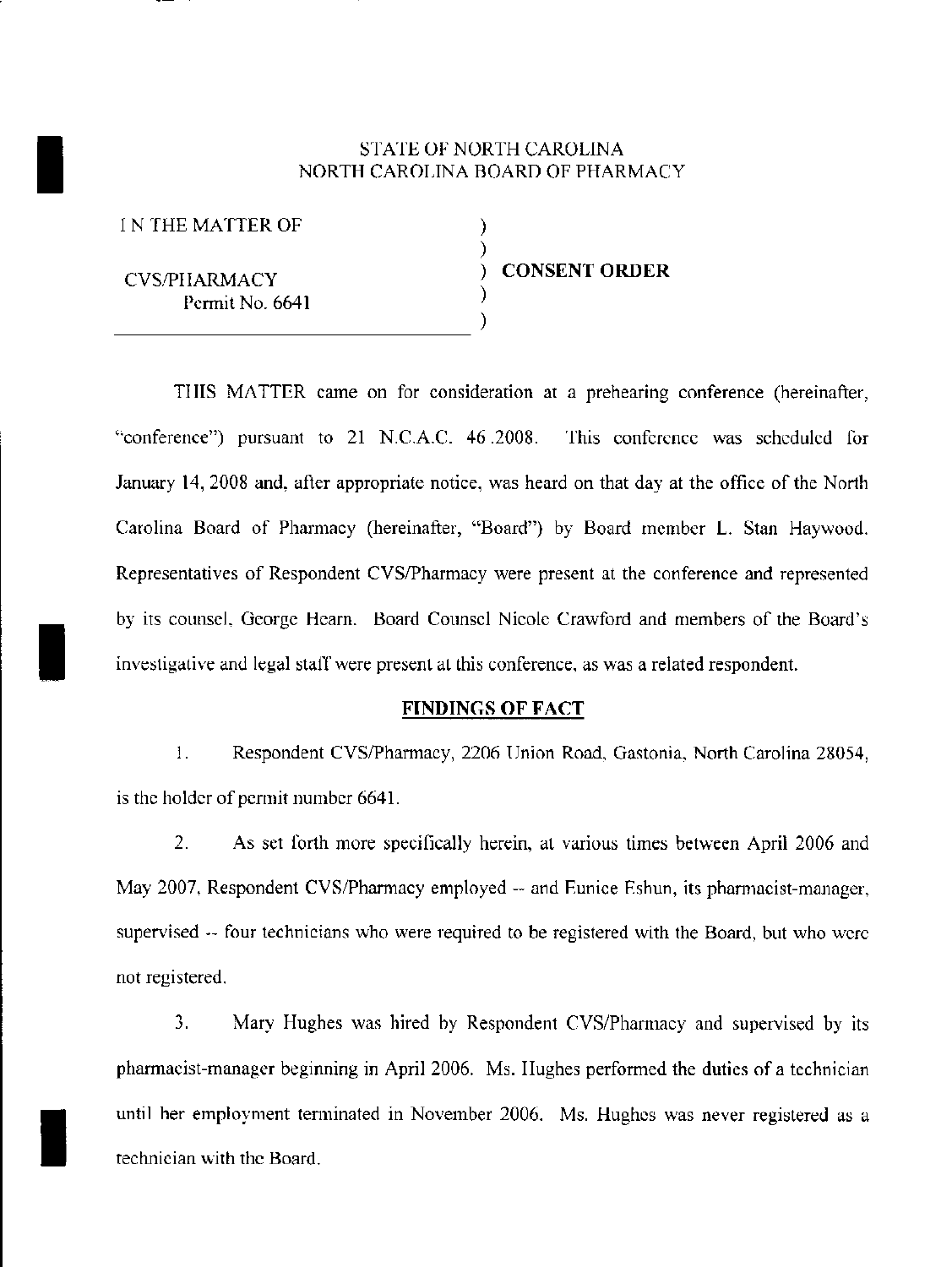4. Linda Brown's registration with the Board became inactive in March 2006, while she was employed by Respondent CVS/Pharmacy and supervised by its pharmacist-manager. Until October 2006, Respondent CVS/Pharmacy continued to employ Ms. Brown, who continued to perform the duties of a technician, and Respondent's pharmacist-manager continued to supervise Ms. Brown, although Ms. Brown never renewed her registration with the Roard.

I

I

I

5. Ashley Weekley was hired by Respondent CVS/Pharmacy in 2006, and she performed the duties of a technician supervised by Respondent's pharmacist-manager during 2006 and 2007. Ms. Weekley had been registered as a technician in West Virginia. In November 2006, Respondent's pharmacist-manager informed Ms. Weekley that she was in violation of North Carolina law hy not heing registered in North Carolina. Ms. Weekley did not register with the Board until May 2, 2007, yet Respondent CYS/Pharmaey continued to employ her and its pharmacist-manager continued to supervise her.

6. Katie Phillips was employed by Respondent CYS/Phannaey and supervised by its pharmacist-manager and performed the duties of a technician during 2006, while she was not registered with the Board.

7. Respondent's representatives have acknowledged the facts described above and have acknowledged that Respondent knew at various times during 2006 and 2007 that it was employing unregistered technicians supervised by Respondent's pharmacist-manager. Respondent's representatives acknowledged that Respondent's pharmacist-manager had reported to her supervisor that the technicians were not registered. However, Respondent allowed the technicians to continue to perform the duties of technicians without registration.

2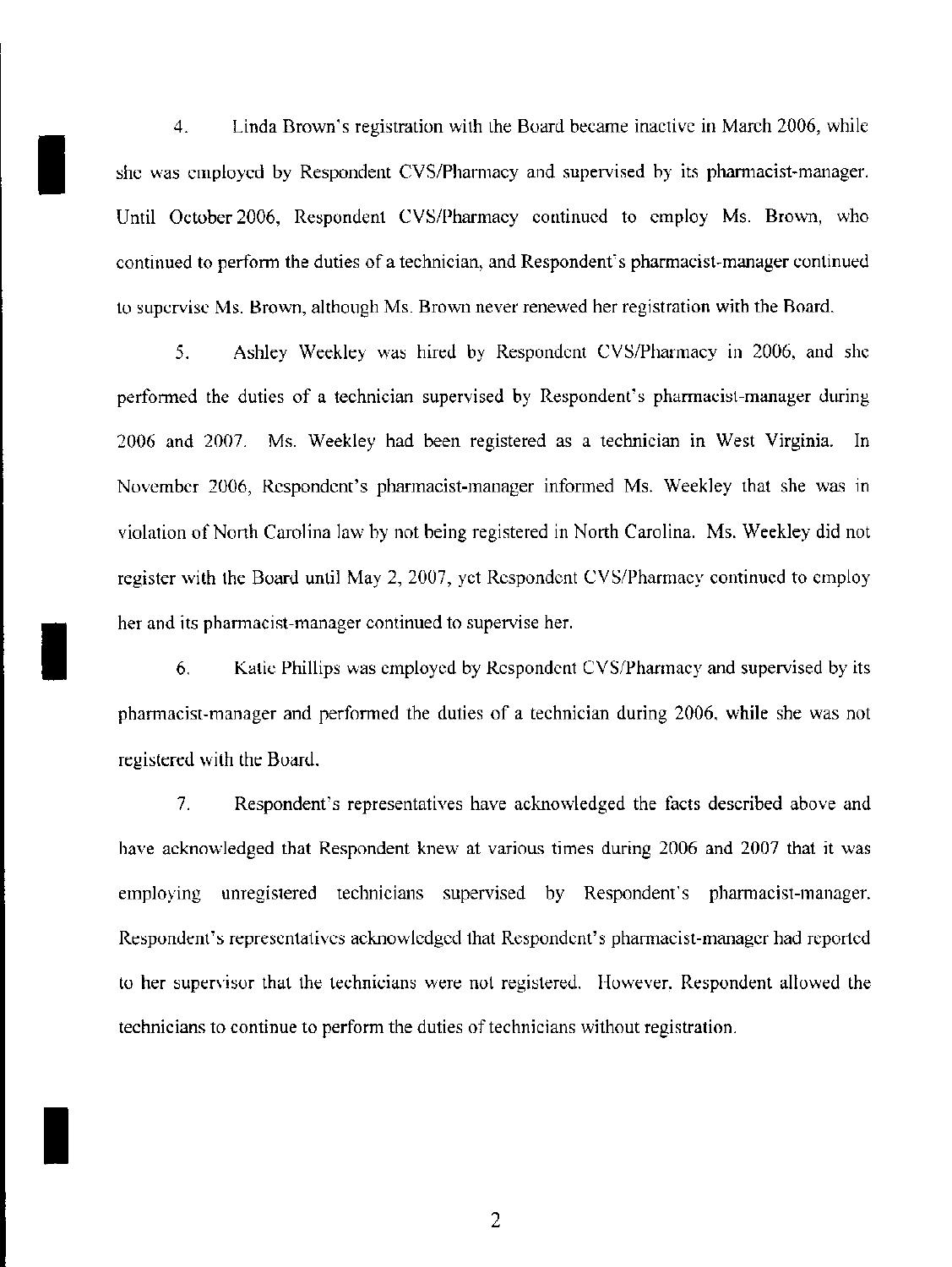#### CONCLUSIONS OF LAW

Based on the above findings, the Board concludes as a matter of law:

I

I

I

I. Respondent CYS/Pharmacy violated N.C Gen. Stat. §§ 90-8538(b) and 90-85.40(a) and (f).

2. Respondent CVS/Pharmacy admits that the conduct in this matter constitutes sufficient grounds for disciplinary action on its permit under N.C. Gen. Stat. § 90-85.38.

Rased upon the foregoing, and with the consent of the parties. IT IS THEREFORE ORDERED that:

- I. The permit of Respondent CVS/Pharmacy, Permit No. 6641, is hereby suspended for seven (7) days, to be served as follows:
	- a. One day of the suspension must be served as an active suspension on any day of Respondent CVS/Pharmacy's choice, but must be served within sixty  $(60)$  days of the date that this Order is accepted by the Board. Respondent CVS/Pharmacy is required to give the Board two (2) weeks' written notice before serving the suspension.
	- b. The remaining six  $(6)$  days of the suspension are stayed for three  $(3)$  years upon the following conditions:
		- i. Respondent CVS/Pharmacy shall violate no laws governing the practice of pharmacy or the distribution of drugs, including specifically the laws requiring the registration of technicians working for the permit holder;

3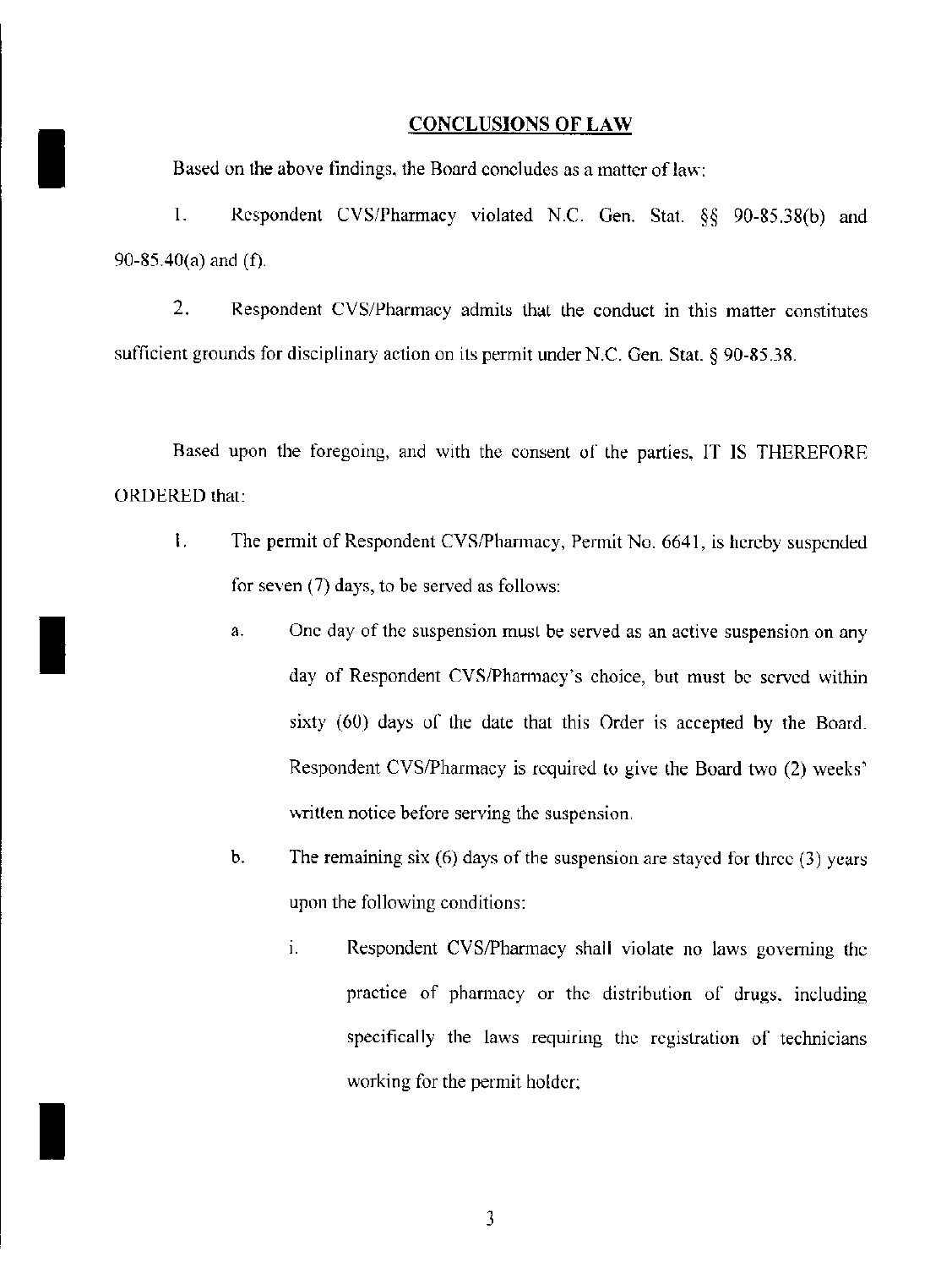- II. Respondent CVS/Pharmacy shall comply with unannounced inspections and review of inventory and rccordkeeping by Board staff;
- iii. Respondent CVS/Pharmacy shall violate no rules and regulations of the Board;
- iv. Respondent CVS/Pharmacy shall cooperate with the Board, its attorneys, investigators and other representatives in any investigation and compliance with the provisions of this Consent Order.

If Respondent fails to comply with any terms or conditions of this Order, the period of stay described above shall be lifted and Respondent may be subject to additional disciplinary action by the Board.

This the  $\frac{1}{2}$   $\int_{0}^{\pi}$  day of February, 2008.

I

I

I

NORTH CAROLINA BOARD OF PHARMACY

/' ( By Jav W. .pbell. IV **Executive Director**